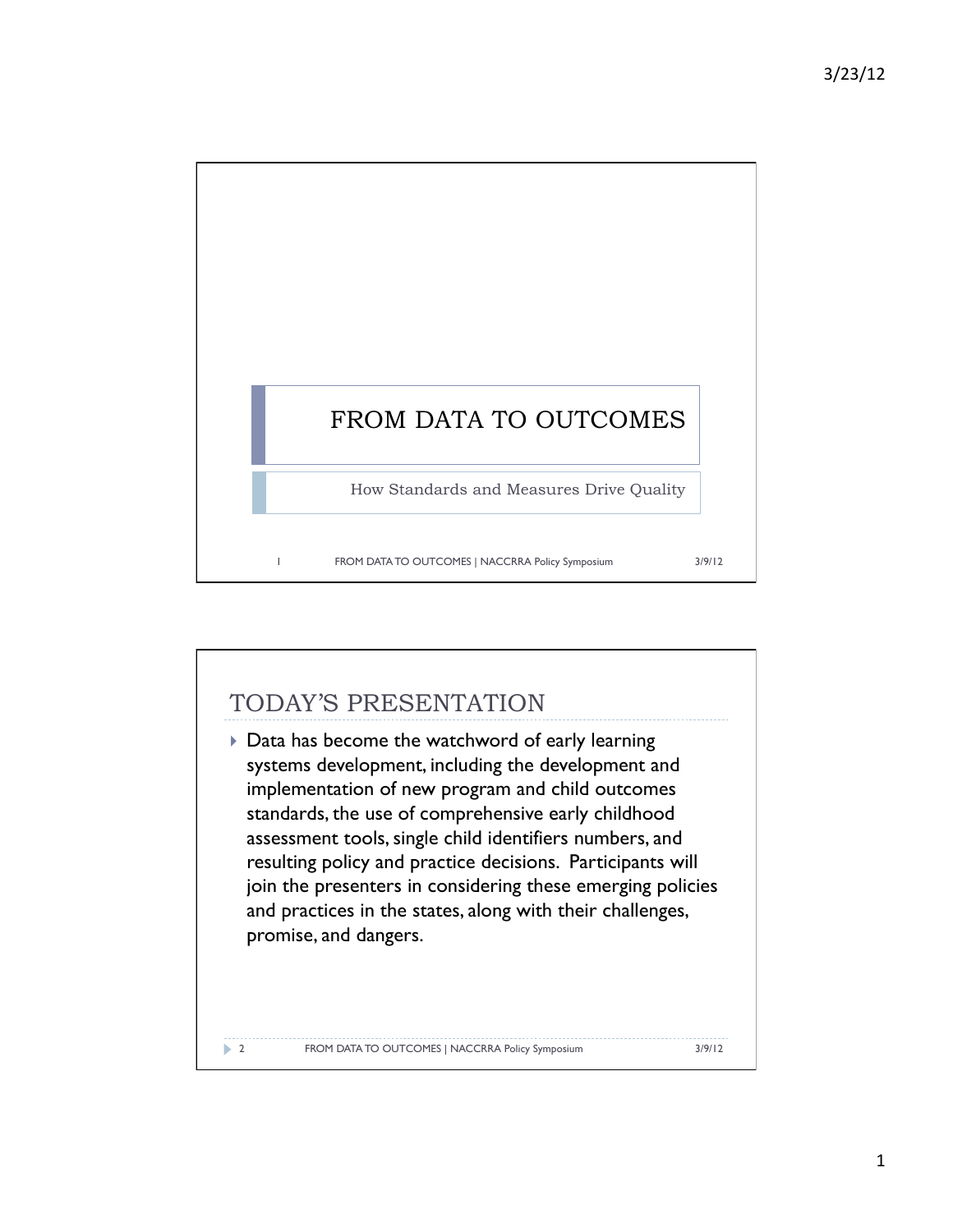

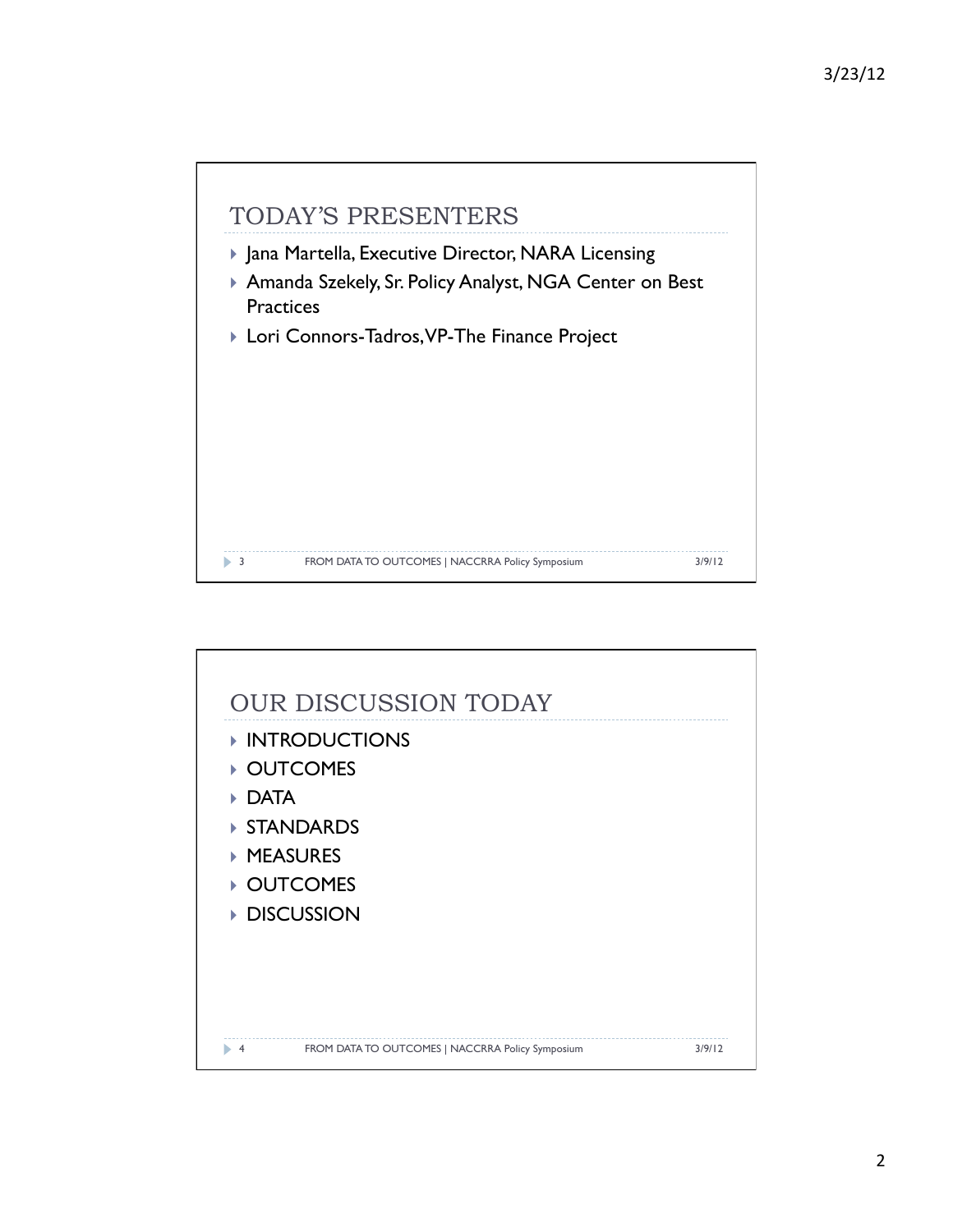

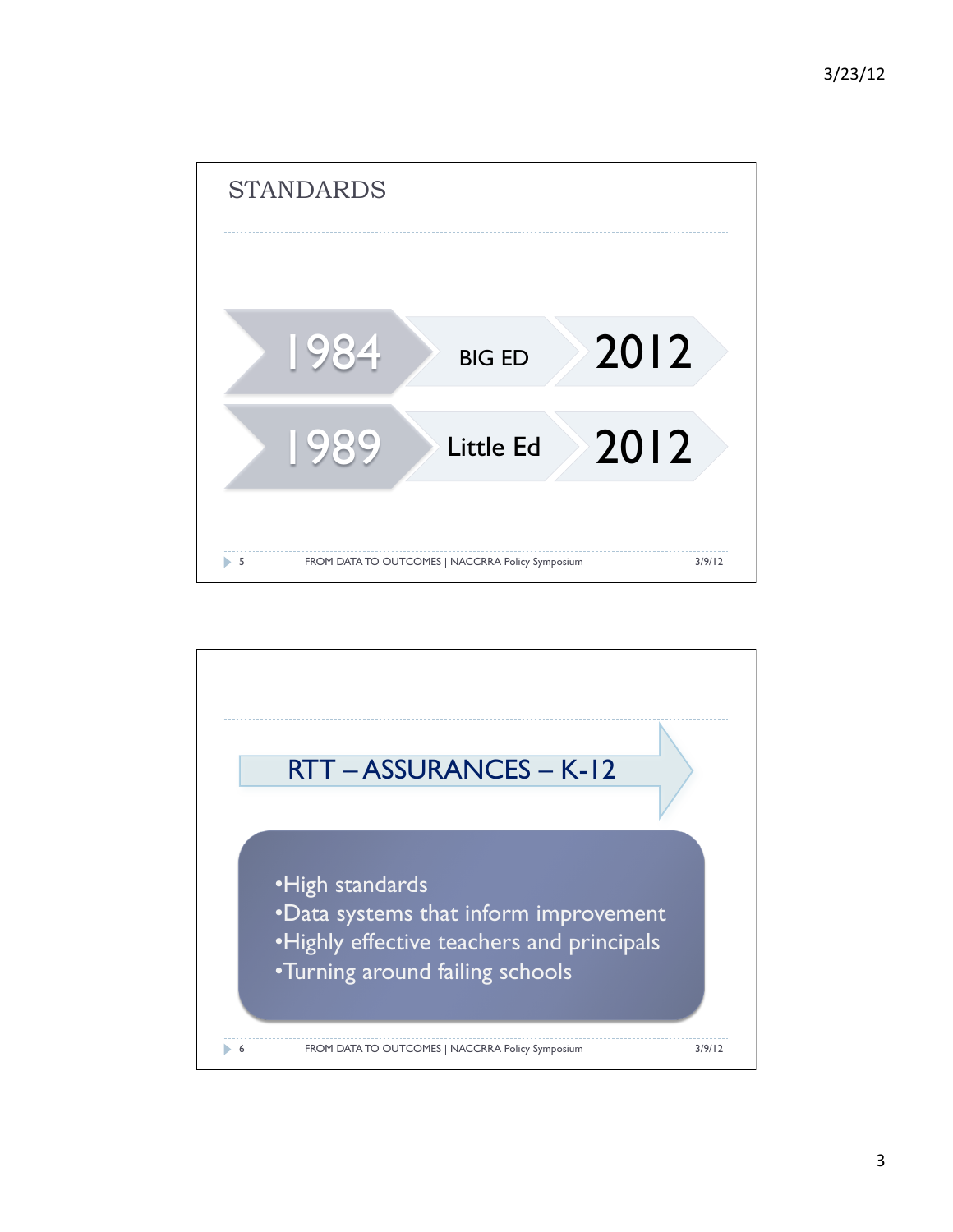

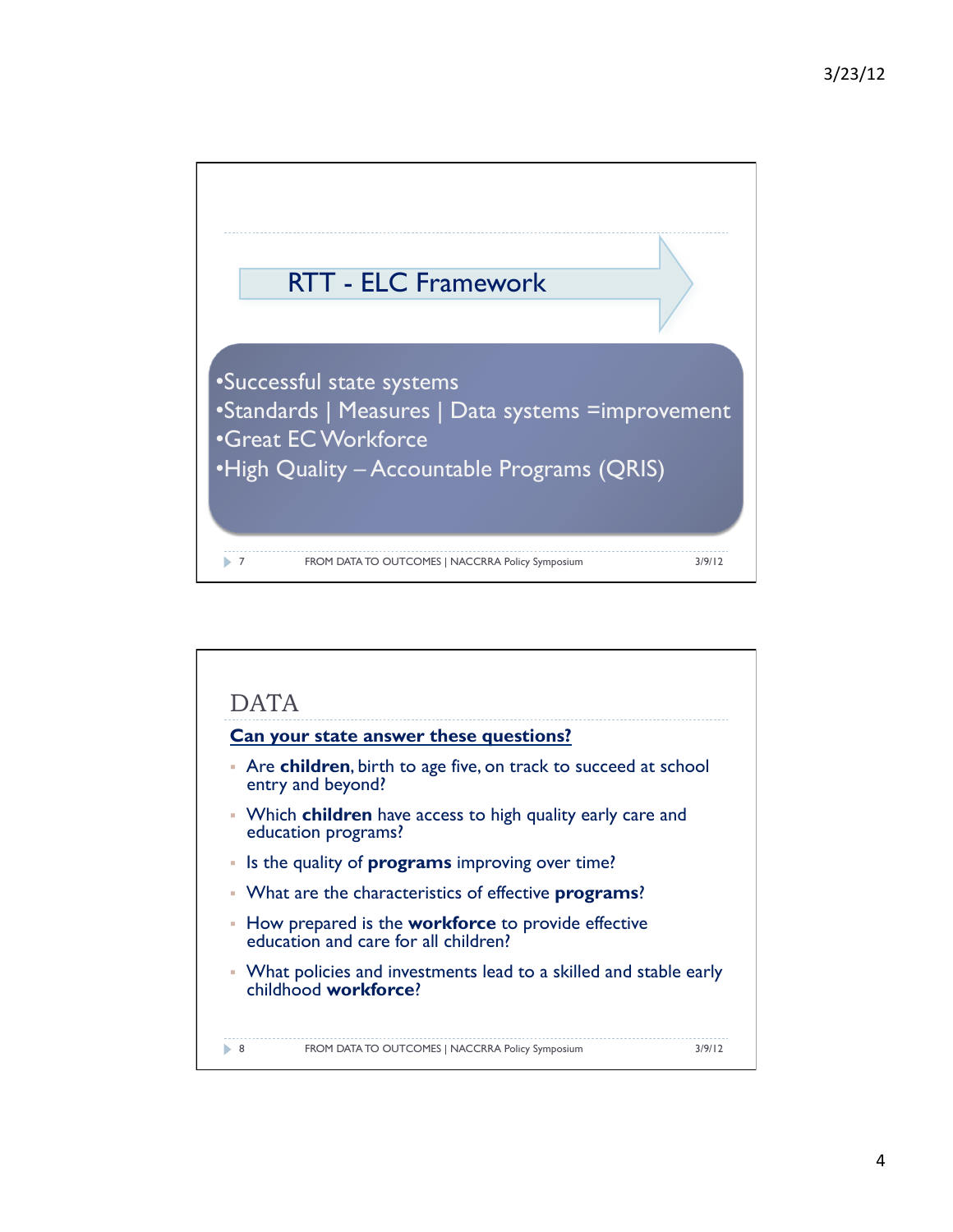

## **Early Childhood Data Collaborative: 10 FUNDAMENTALS**

of Coordinated State ECE Data Systems

- 1. Unique statewide child identifier
- 2. Child-level demographic and program participation information
- 3. Child-level data on child development
- 4. Ability to link child-level data with K-12 and other key programs
- 5. Unique program site identifier with the ability to link with children and the ECE workforce
- 6. Program site structural and quality information
- 7. Unique ECE workforce identifier with ability to link with program sites and children
- 8. Individual-level data on ECE workforce demographic, education and professional development information
- 9. State governance body to manage data collection and use
- 10. Transparent privacy protection and security practices and policies
-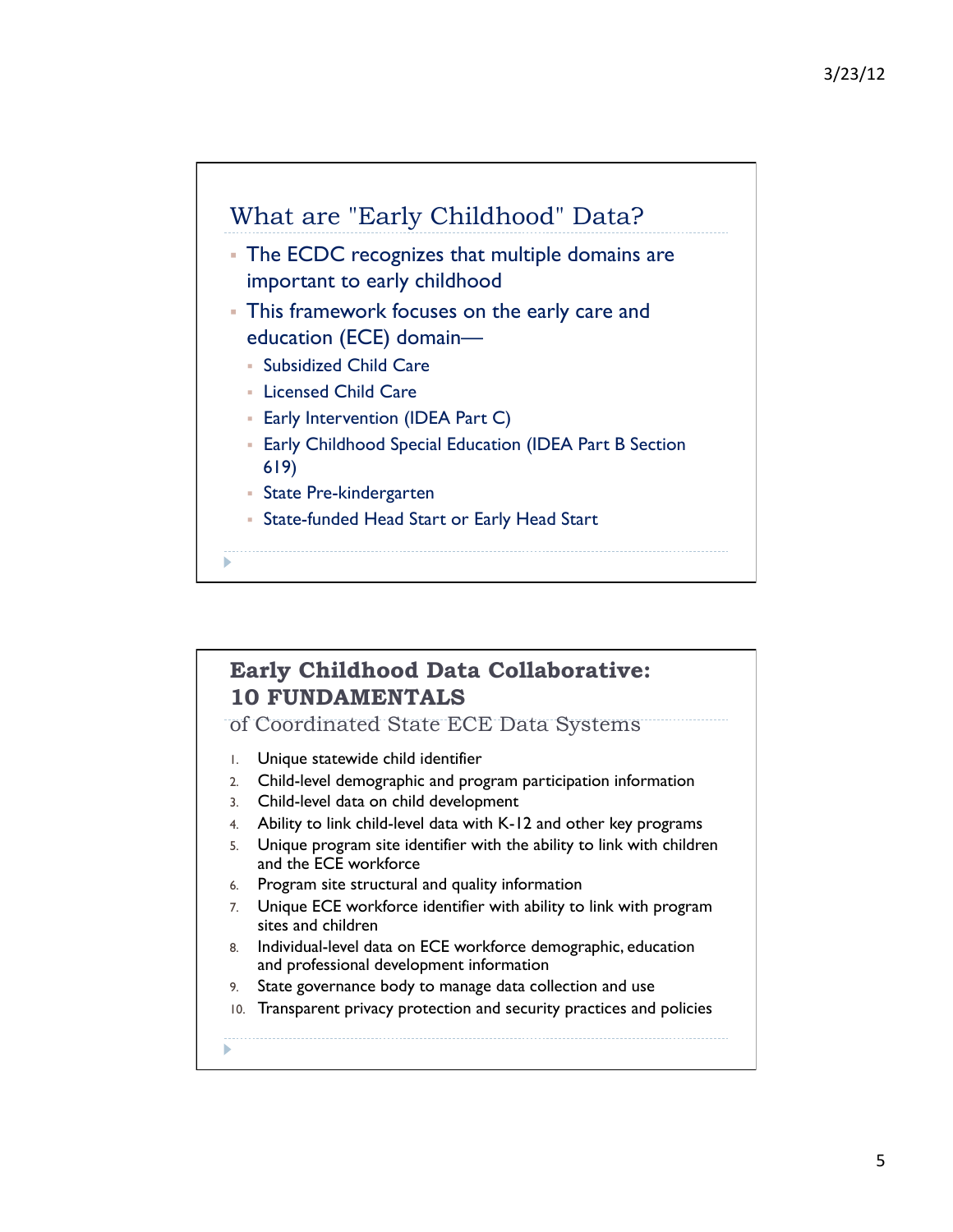

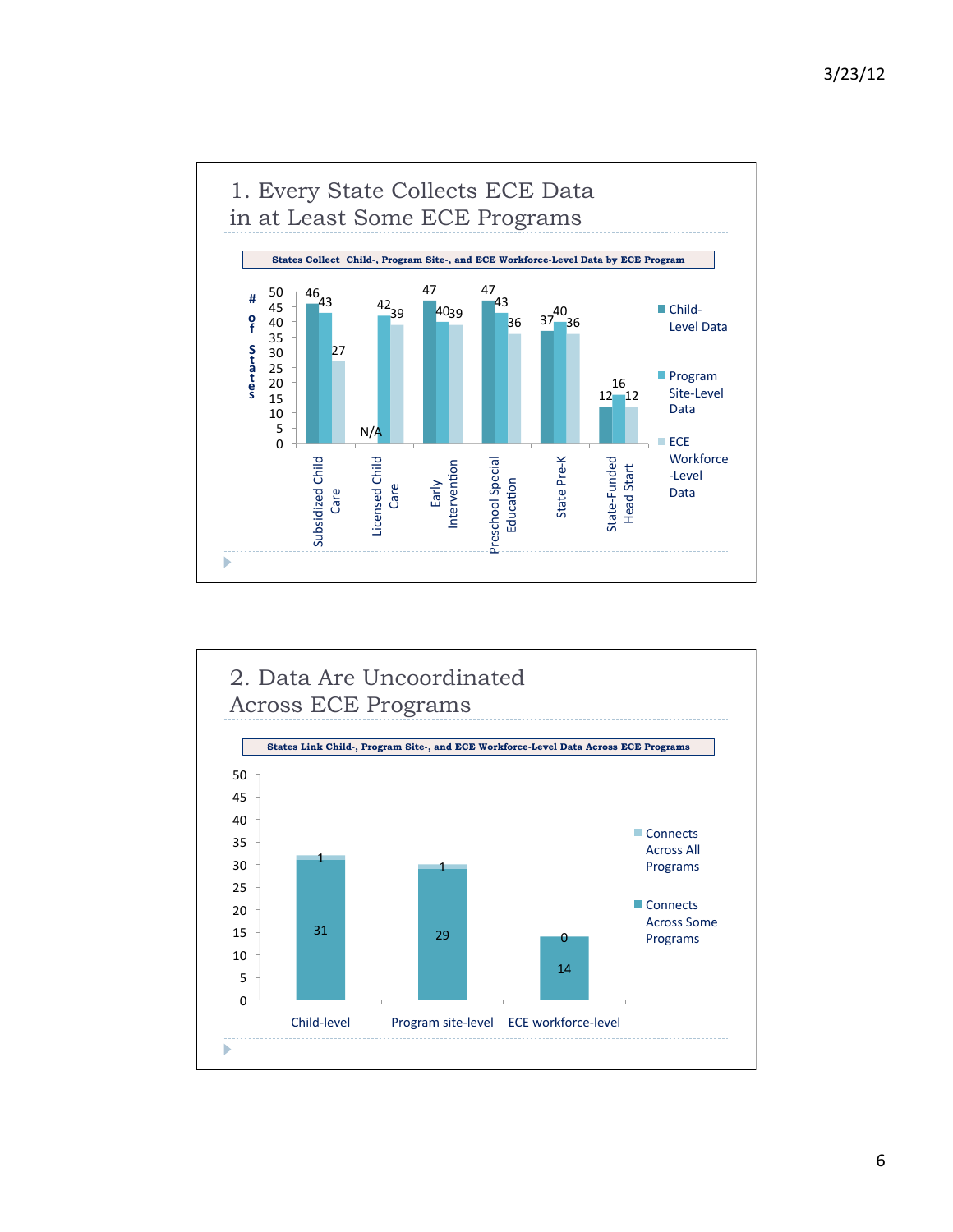

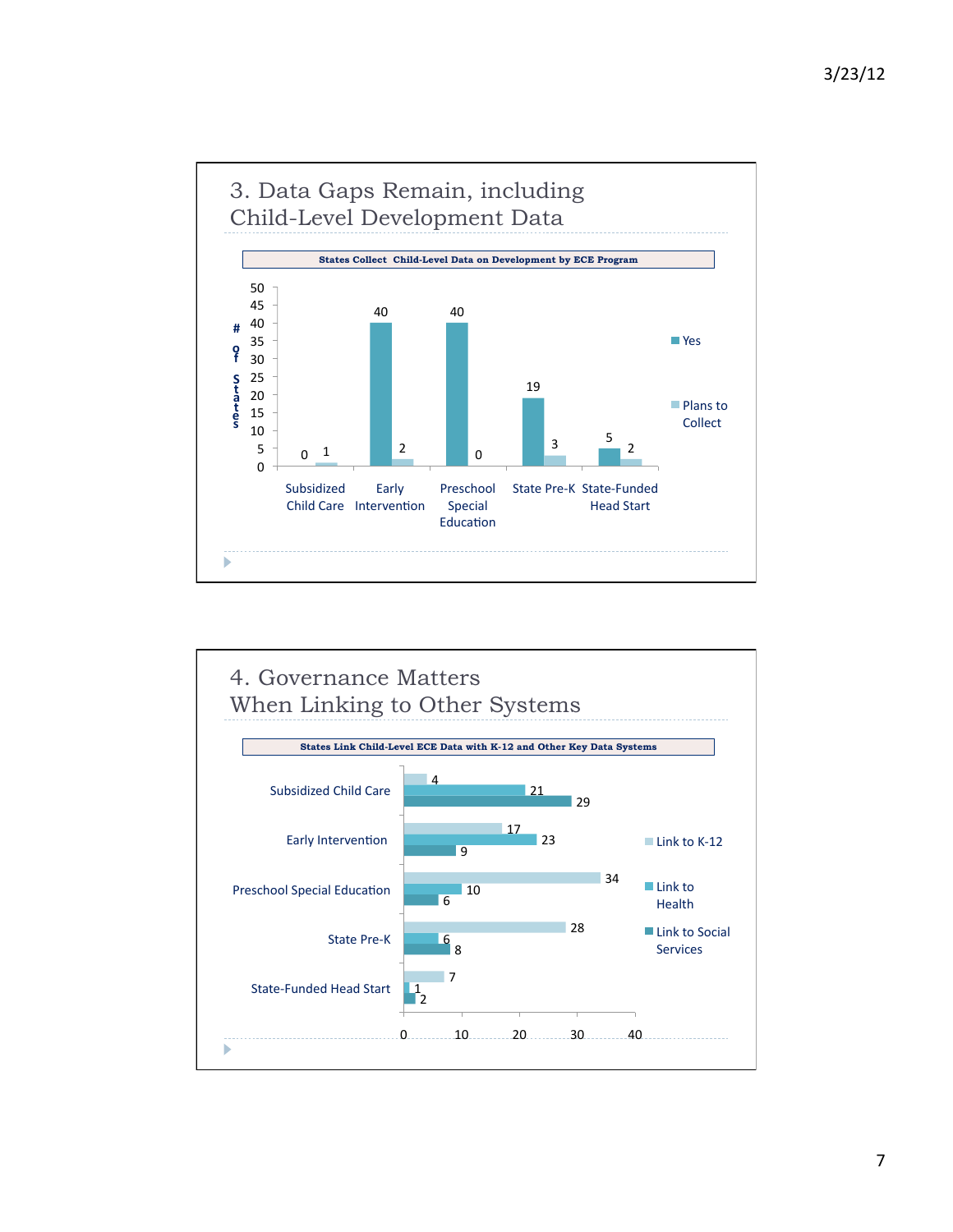

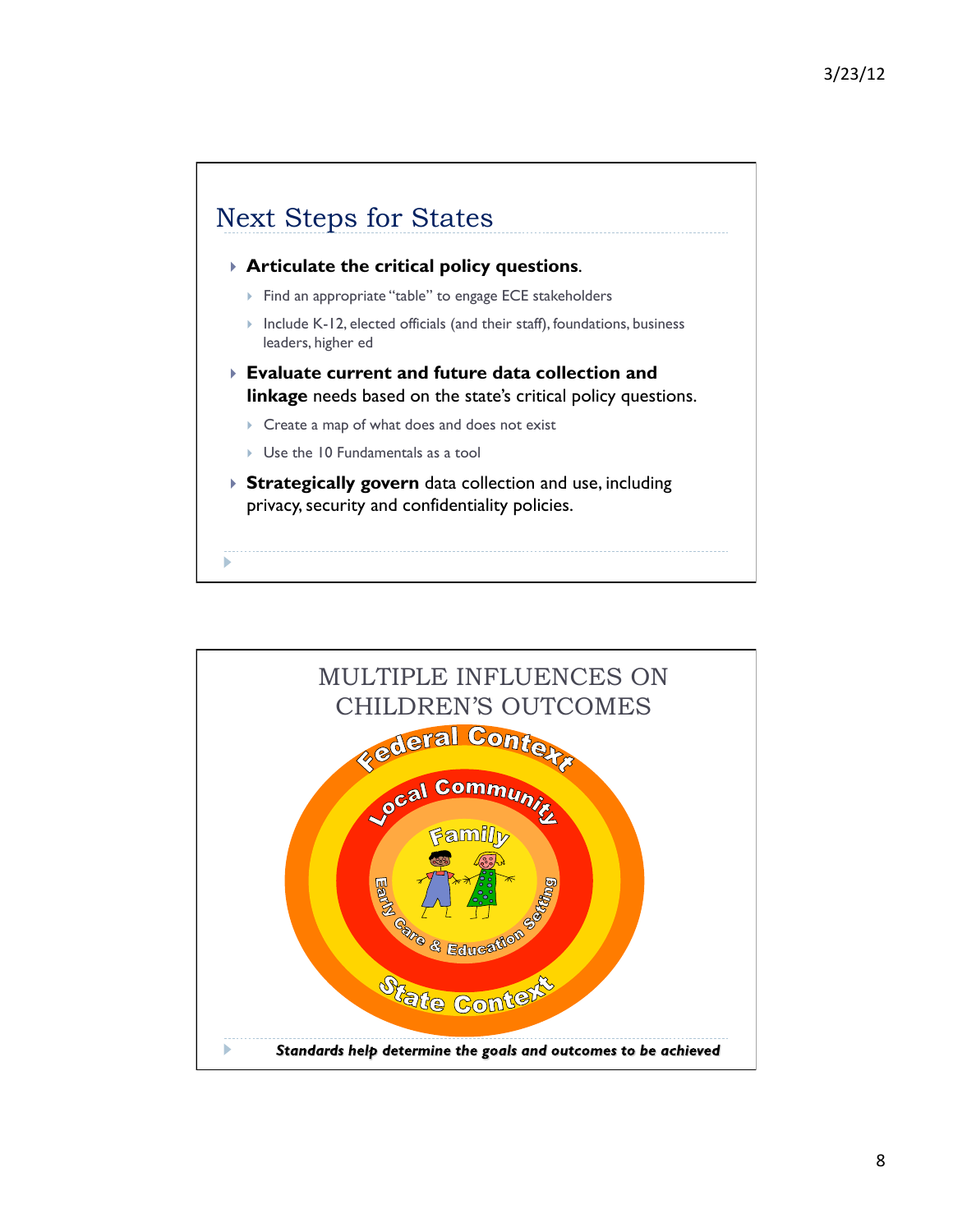# STANDARDS ARE A CORE FUNCTION OF AN EARLY CHILDHOOD SYSTEM

A core function of an early childhood system is to "Enhance and Align Standards". This means that:

- $\triangleright$  Standards are aligned both within and across system sectors.
- $\triangleright$  Standards are used to integrate services and practices across system sectors as appropriate.
- $\triangleright$  Standards are updated regularly to reflect current child and family needs and best practices.

| <b>Professional</b><br><b>Development System</b>                             | <b>Regulatory/Licensing</b><br><b>Framework</b>        | <b>Quality Rating &amp;</b><br><b>Improvement System</b><br>(ORIS)                     |
|------------------------------------------------------------------------------|--------------------------------------------------------|----------------------------------------------------------------------------------------|
| Practitioner standards --<br>focus on <i>individual</i> staff<br>in programs | State standards-focus<br>on <i>individual programs</i> | QRIS/QIS standards--<br>focuses on <i>programs</i> ,<br>within a state/local<br>system |
| Envisions the ideal and                                                      | Establishes the floor for                              | Ratchets up the floor for                                                              |
| lays a pathway.                                                              | quality.                                               | quality.                                                                               |
| <b>Early Learning</b>                                                        | <b>Early Learning</b>                                  | <b>Early Learning</b>                                                                  |
| <b>Standards</b>                                                             | <b>Standards</b>                                       | <b>Standards</b>                                                                       |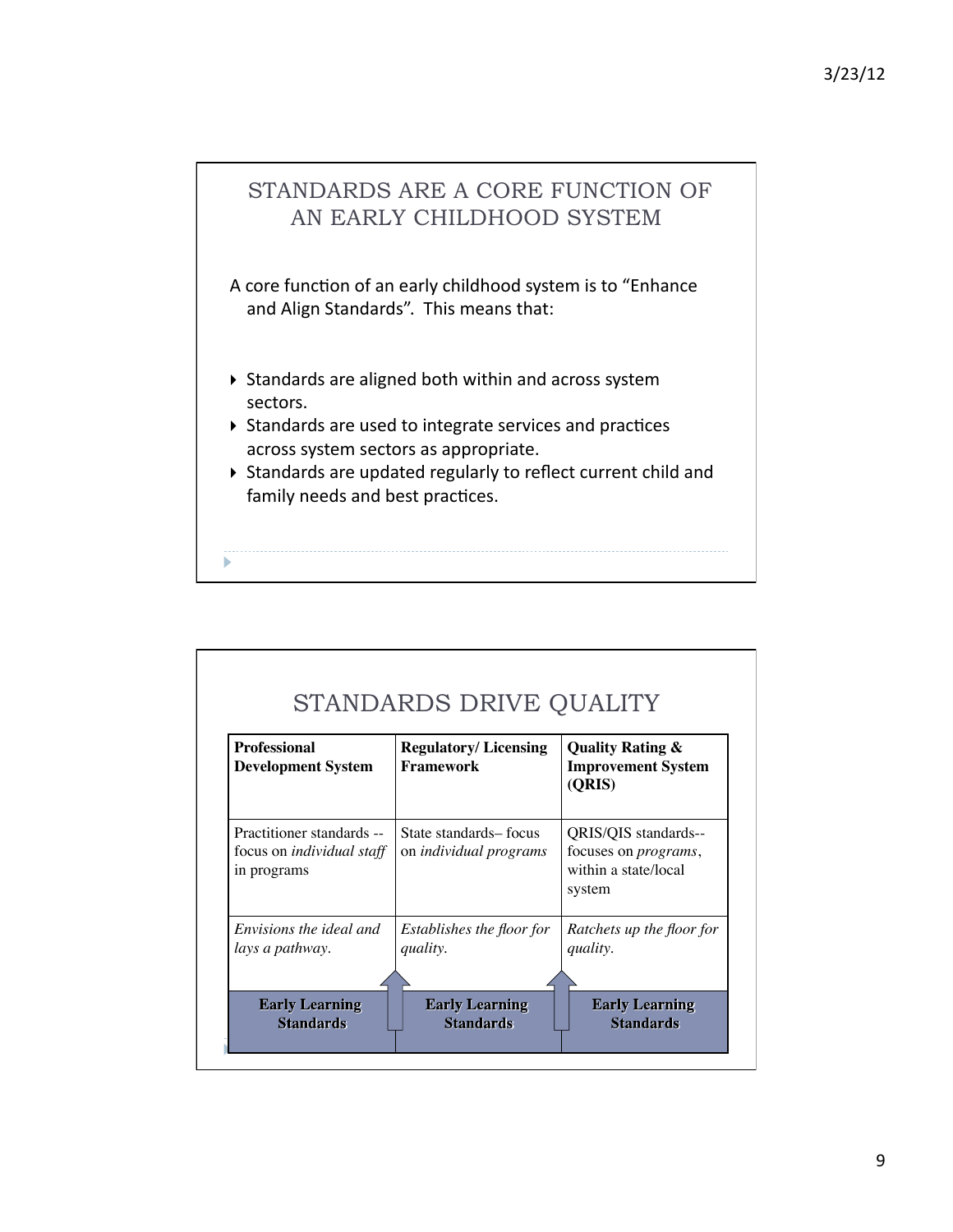

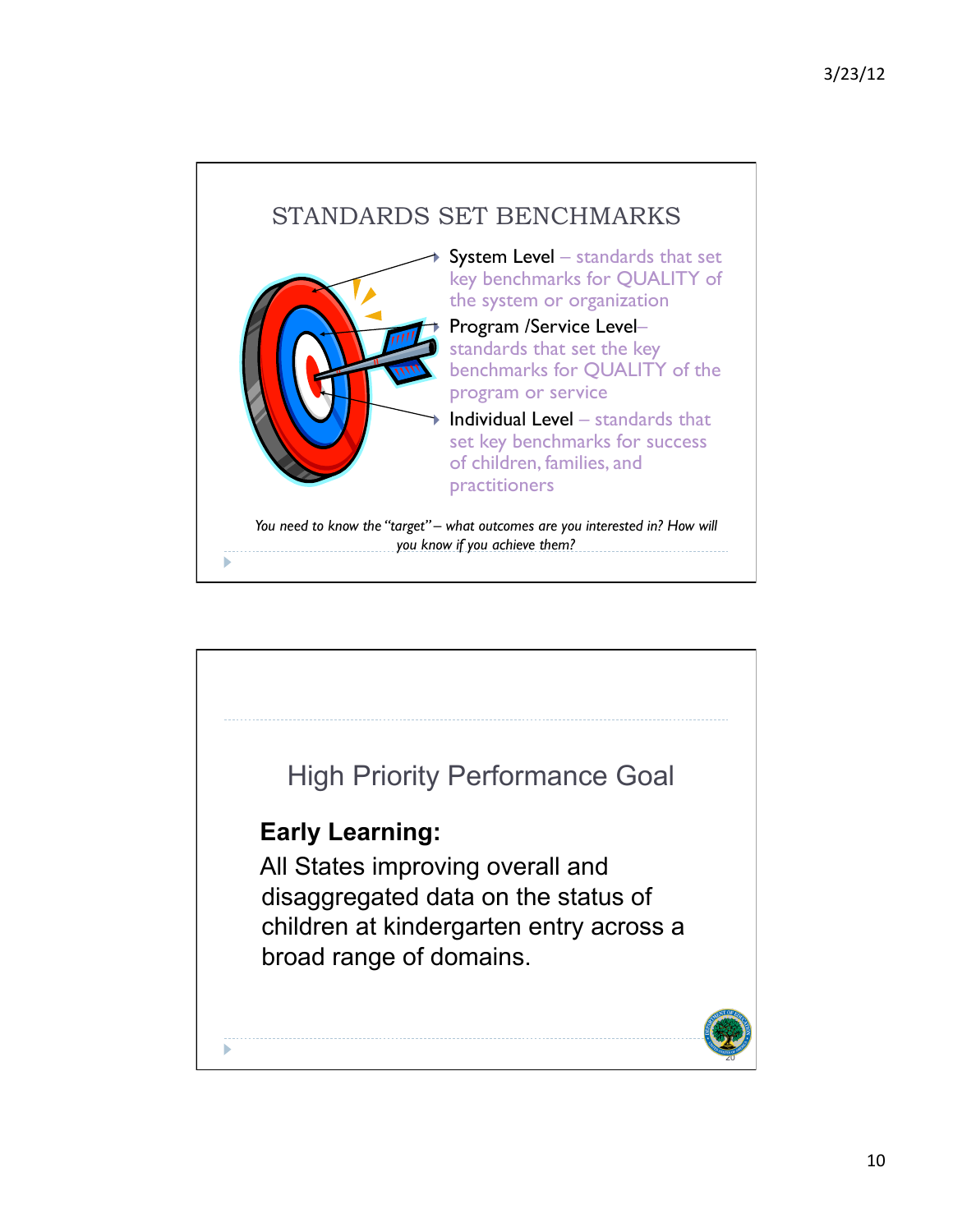

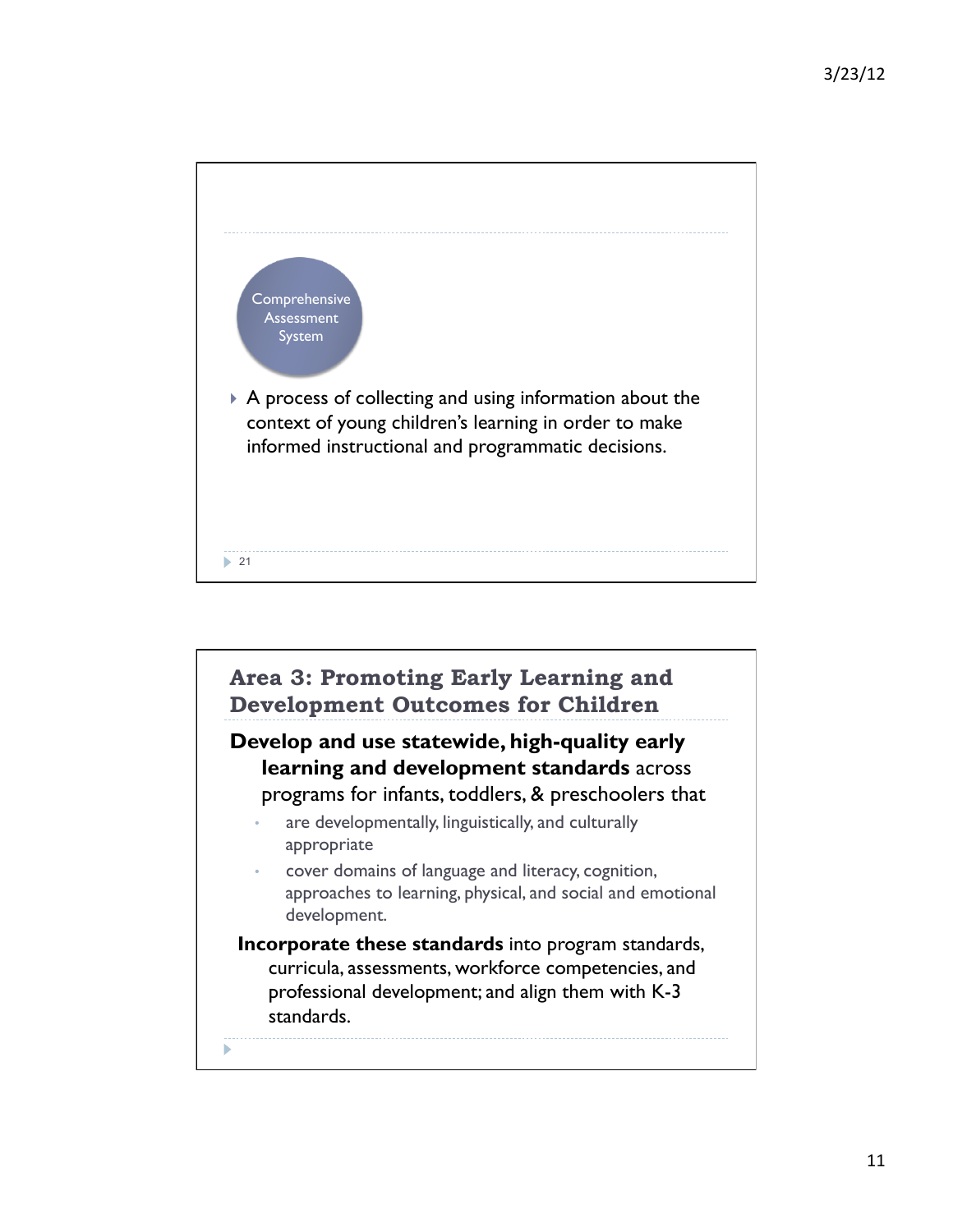## **Area 3: Promoting Early Learning and Development Outcomes for Children**

### **Support effective uses of comprehensive assessment systems** that include

- screening measures
- formative assessments
- measures of environmental quality
- measures of adult child interactions

**Educate programs and train providers** on purposes, uses, and interpretations of assessment systems.

## **Area 5: Measuring Outcomes and Progress Administer a common, statewide kindergarten entry assessment** that: is aligned with early learning standards • covers all essential domains of school readiness is valid, reliable, and appropriate for all children

- is reported to statewide data systems
- is implemented by the 2014-15 school year
- is funded, in significant part, with federal or state resources other than those available under this grant.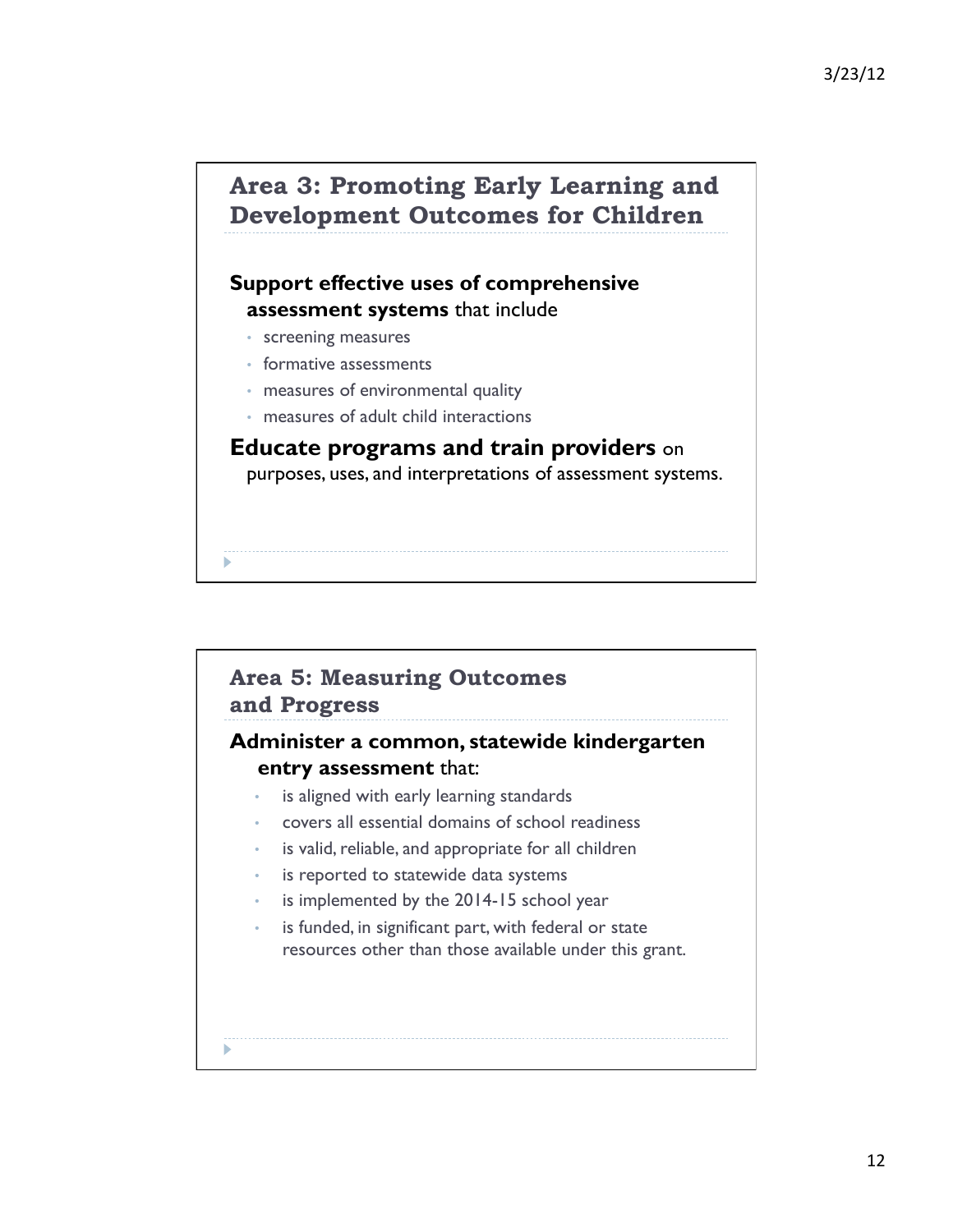### **Area 5: Measuring Outcomes and Progress**

#### **Build or enhance an early learning data system** that

- has all of the **essential data elements**:
	- o unique child identifier or other accurate method to link data on child
	- o a unique statewide educator identifier
	- o child and family demographic information
	- o educator demographic information
	- o program-level data
	- o child-level program participation and attendance data

#### **enables uniform data collection** and exchange

• **generates timely, relevant, and accessible information** for programs and educators.

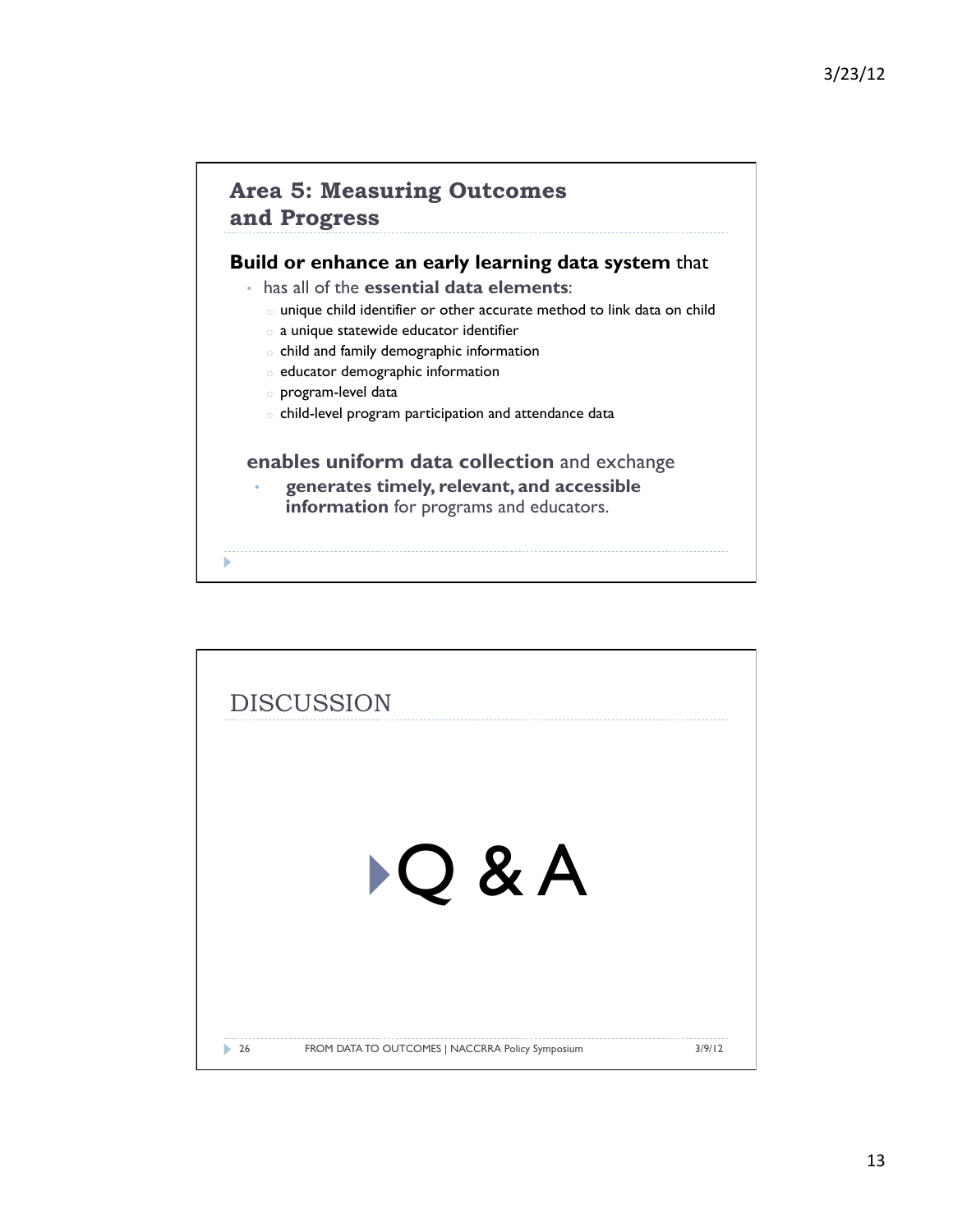## Data Resources

### **Early Childhood Data Collaborative (www.ecedata.org)**

- ▶ Building and Using Coordinated State Early Care and Education Data Systems
- Getting Started: 10 Fundamentals of Coordinated State Early Care and Education Data Systems
- A Look at Maryland's Early Childhood Data System
- A Look at Pennsylvania's Early Childhood Data System
- Coordinated State Early Care and Education Data Systems: What's Next in the States

#### **Common Education Data Standards (http:// ceds.ed.gov)**